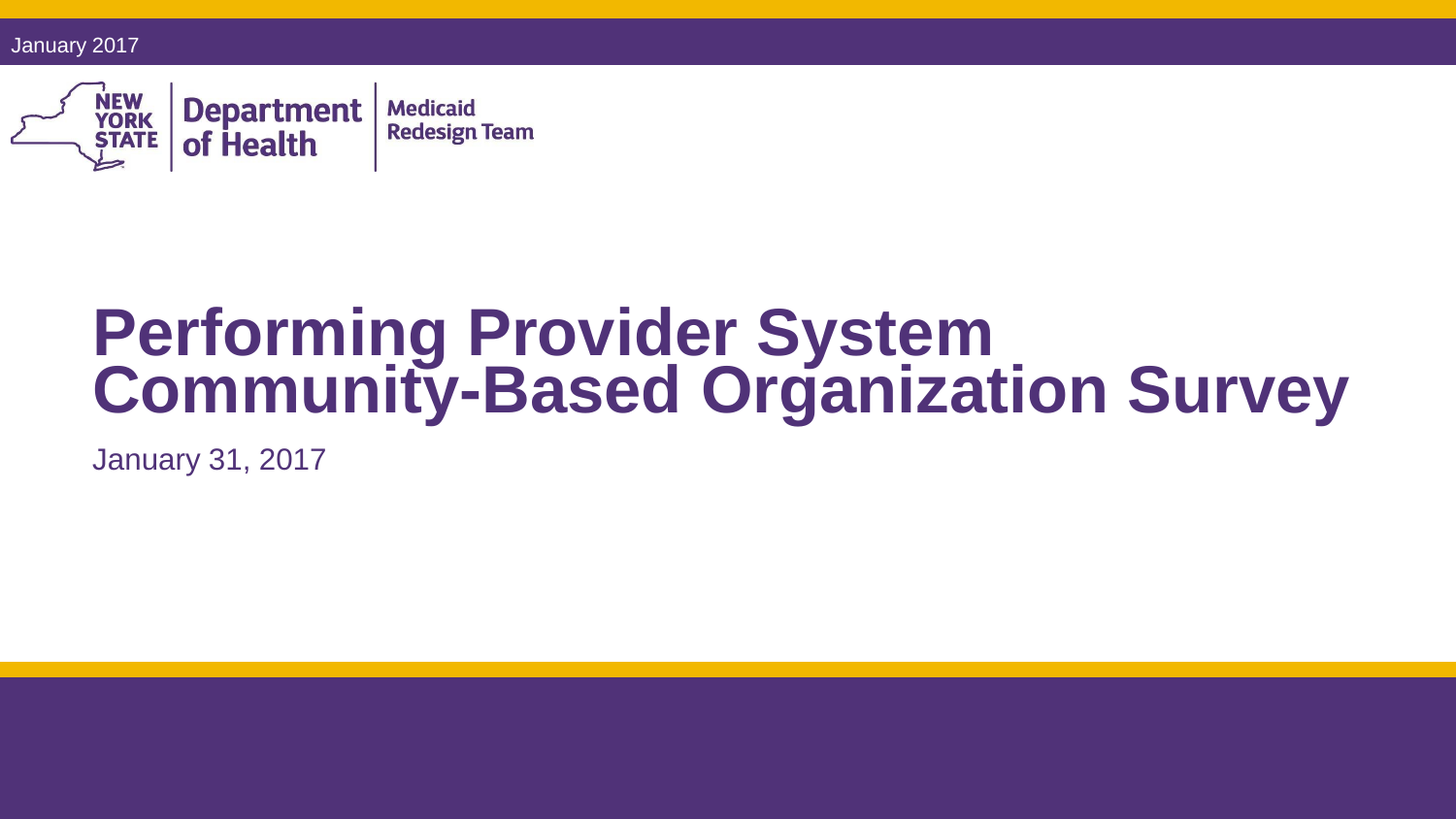### Tier 1 CBO Engagement Survey

A survey was conducted to gather information on PPS activity through DY2Q3 around contracting/partnering with organizations meeting the Tier 1 definition of a CBO as put forth by the NYS Value-Based Payment Workgroup on Social Determinants and CBOs Tier 1 Community Based Organizations (CBOs).

The survey was intended to gather information on:

- PPS contracting with Tier 1 CBOs,
- First-level distribution of funds to Tier 1 CBOs (PPS-to-CBO funds flow), and
- Second-level distribution of funds to Tier 1 CBOs (PPS to "hubs" or other contracted entities that then contract and/or distribute funds to CBOs)

#### **Tier 1 CBO**

*Non-profit, Non-Medicaid Billing, community-based social and human service organizations (e.g. housing, social services, religious organizations, food banks).*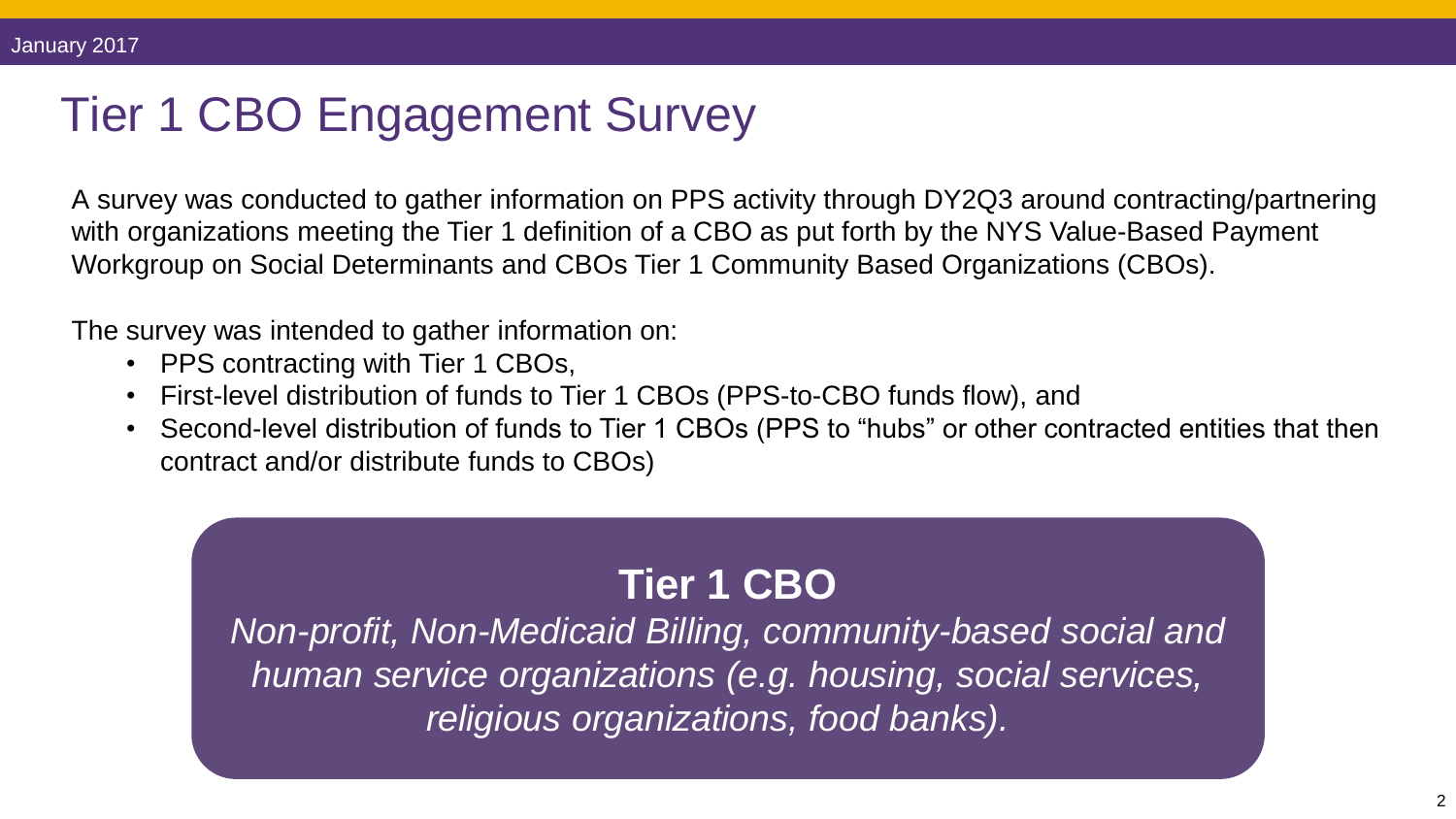# **Tier 1 CBO Engagement Survey Results**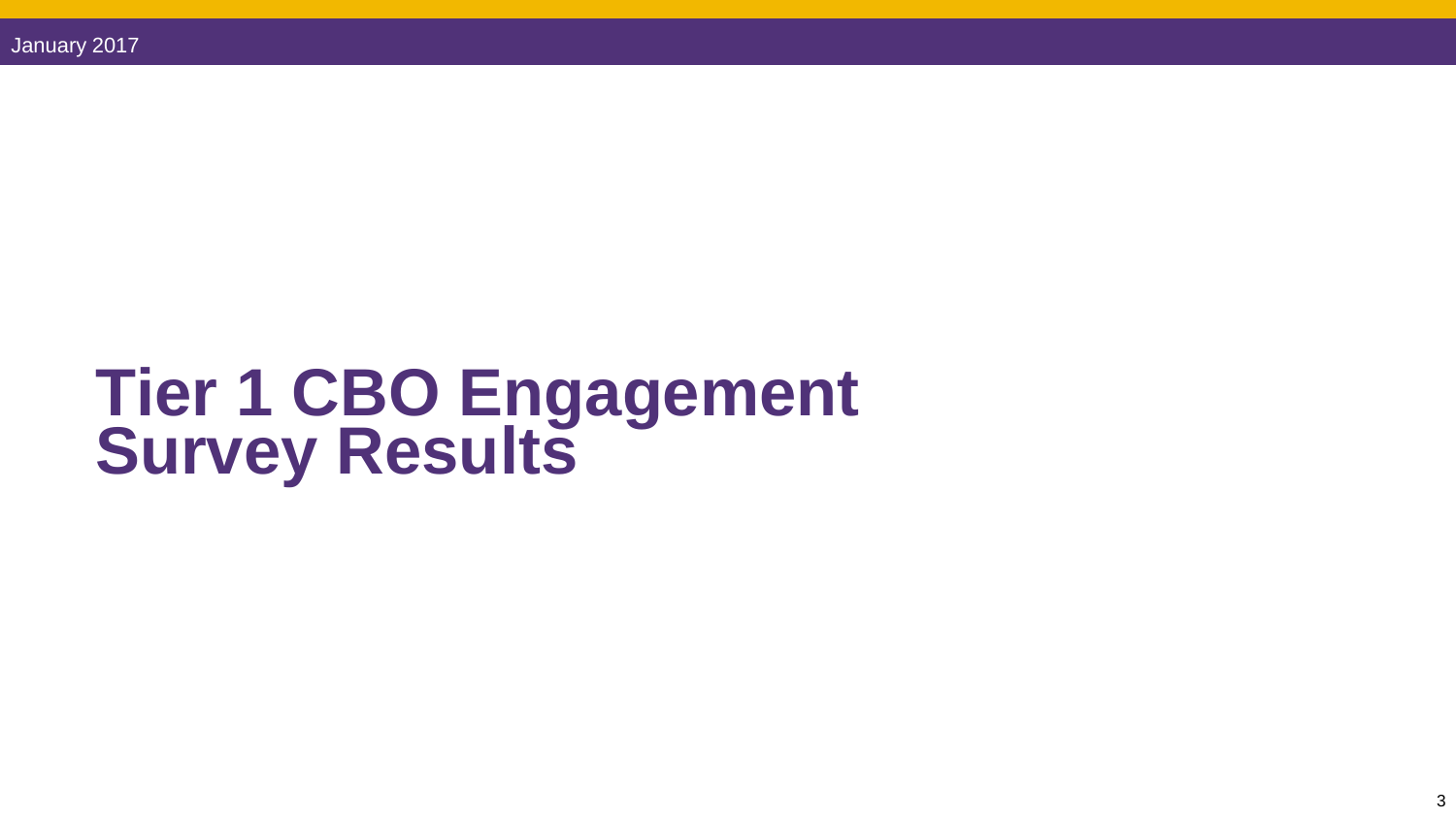#### 25 PPS Reported First Level engagement with **597** Tier 1 CBOs



### **302 Contracts Executed with Tier 1 CBOs**

Purpose of the contracts include:

- 230 Project Implementation
- 99 Cultural Competency / Health Literacy
- 77 Workforce
- 54 Other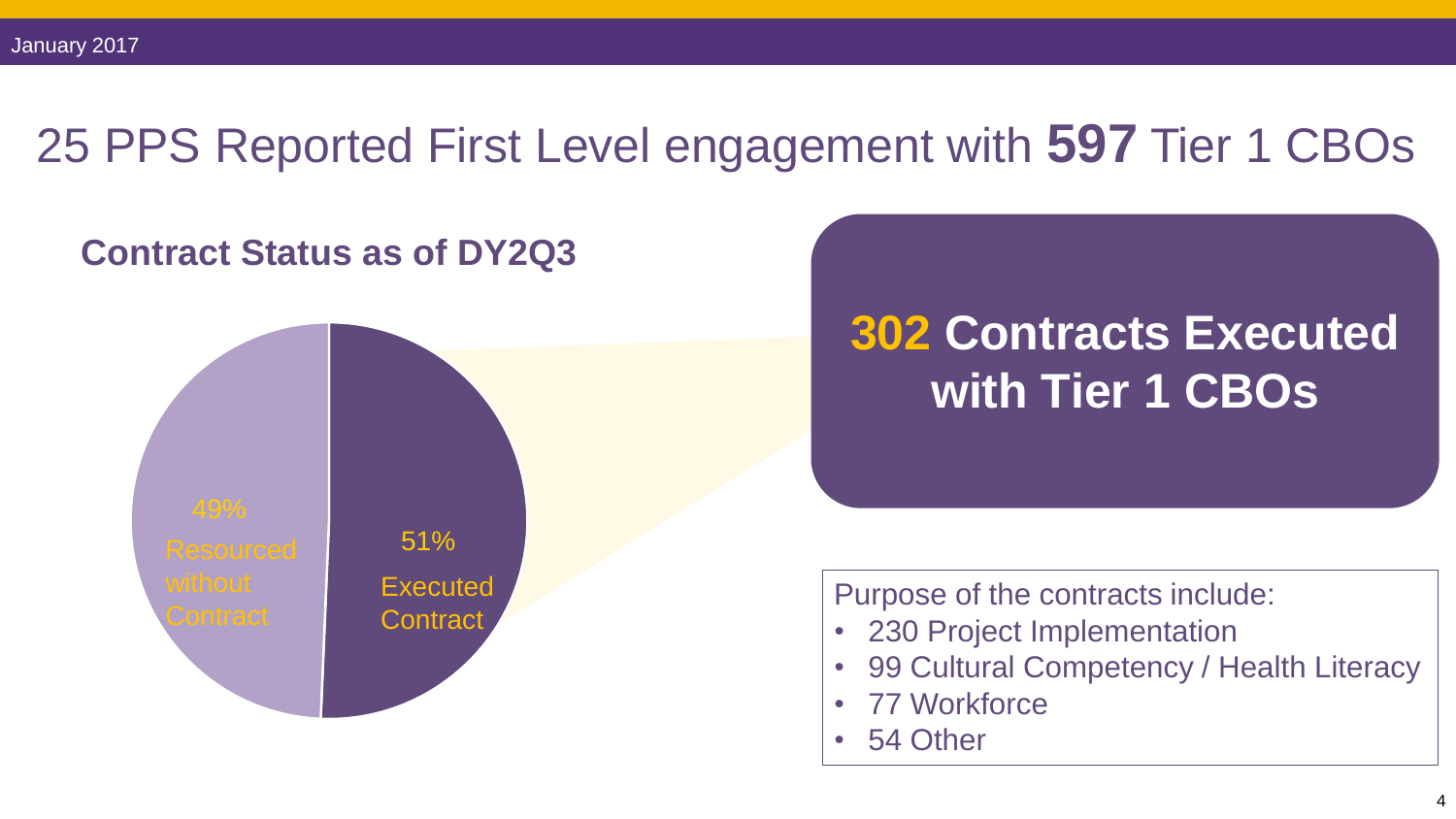#### 25 PPS Reported First Level engagement with **597** Tier 1 CBOs

Of the 295 partners without a contract:

- 150 were provided with additional/alternate resources including trainings and technical assistance
- PPS intend to contract with 162 in future quarters

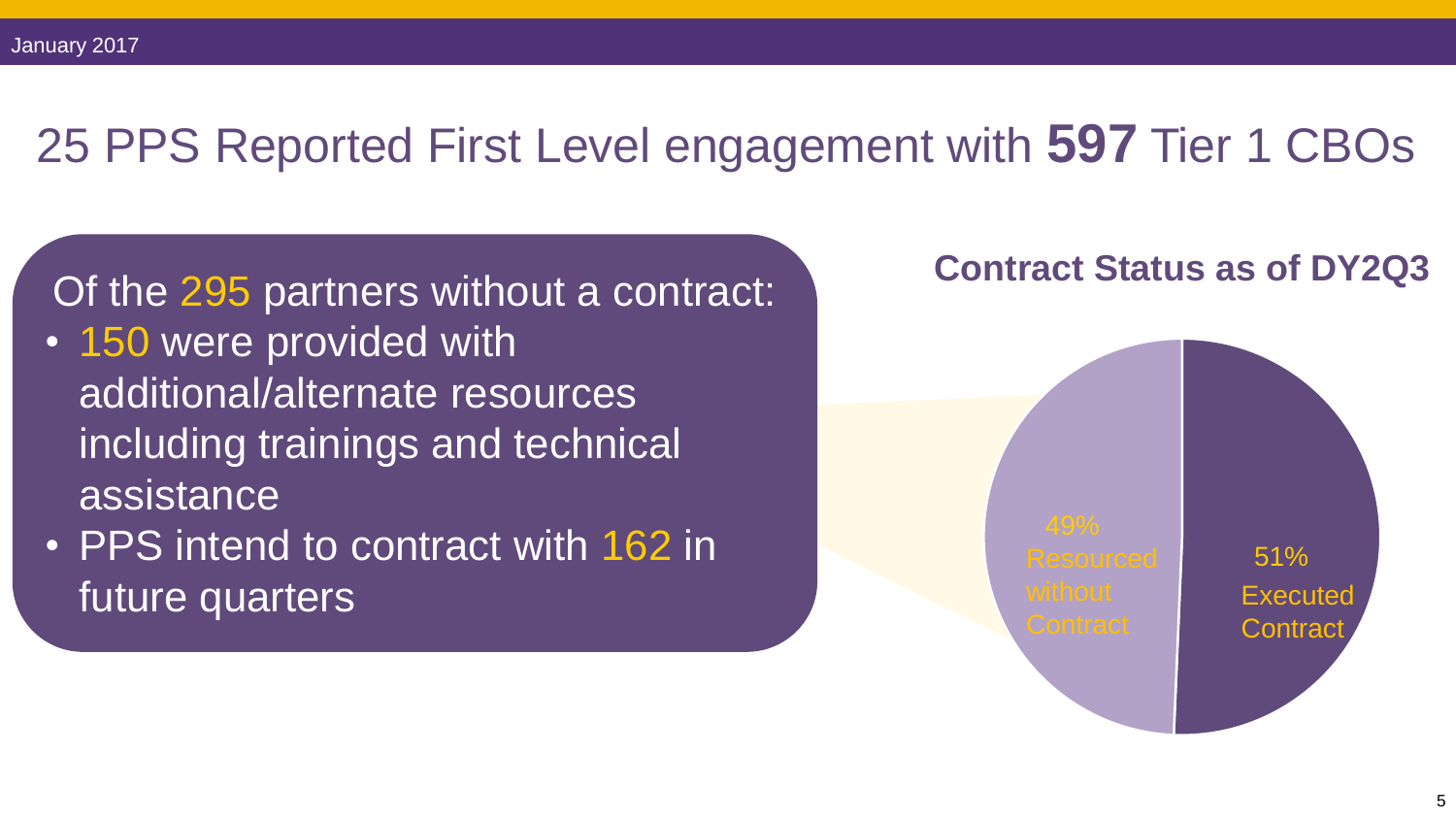#### Funds Flow to Tier 1 CBOs as of DY2Q3

**A total of \$12,621,354 was flowed to Tier 1 CBOs** 

**First Level Funds Flow: First Level funds** are those payments made directly from the PPS to a CBO partner

### **PPS Flowed \$9,474,426**  *first level* **funds to 229 Tier 1 CBOs**

Average first level payment was \$41,555

**Second Level Funds Flow:** Second Level funds are those payments made to "hubs" or other contracted entities that then distribute funds to a CBO partner

## **PPS Flowed \$3,146,928**  *second level* **funds to 43 Tier 1 CBOs**

Average second level payment was \$73,184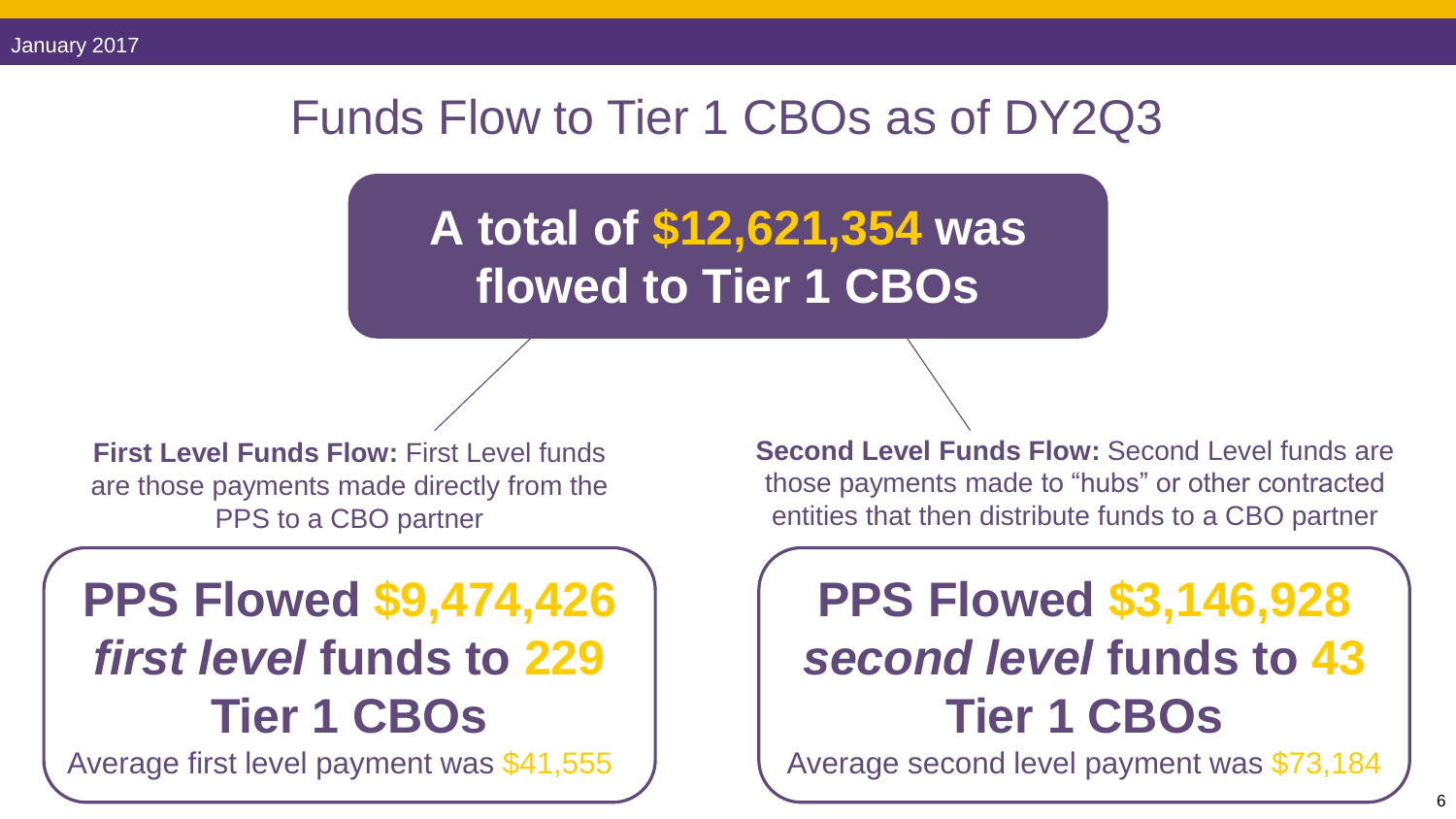#### Plans for future engagement with Tier 1 CBOs

• PPS intend to contract with and flow first level funds to **410** Tier 1 CBOs in future quarters

**35% increase from current contracting**

• PPS intend to provide additional and alternate resources including trainings and technical assistance to **502** Tier 1 CBOs

**22% increase from current resourcing**